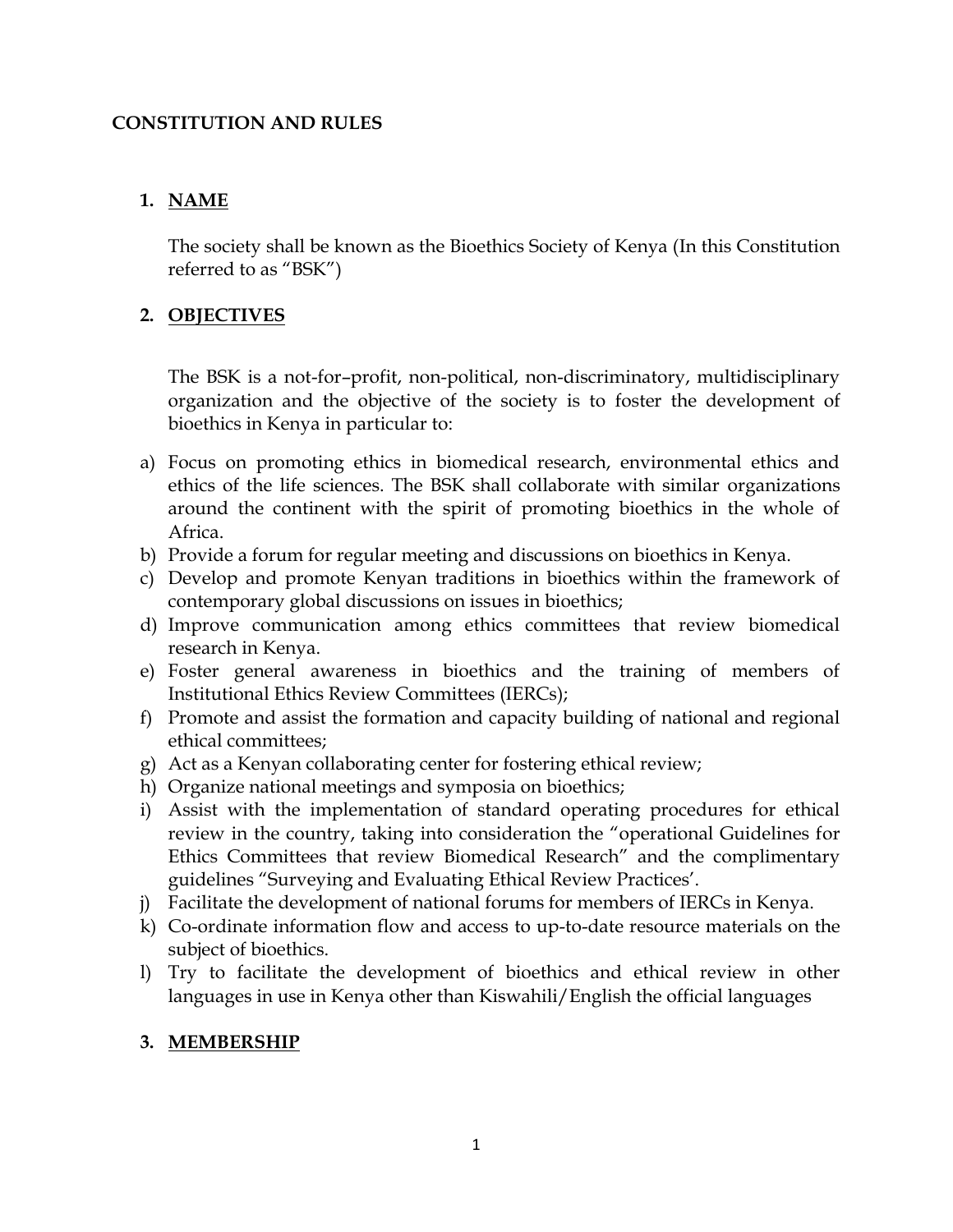- a) The BSK is composed of Ordinary members and Honorary Members. This constitution applies to both Ordinary Members and Honorary Members, except where otherwise specified.
- b) Ordinary Members are members admitted under the terms of Rule
- c) Honorary Members are members admitted because of their outstanding service to the BSK or because of their activities in relation to the goals of the BSK Honorary members are nominated by Ordinary Members.
- d) Membership in the BSK is open to all Kenyans or persons residing in Kenya who share the objectives of the BSK.
- e) Members are required to pay a one-time membership and regular annual fee, the amount of which is to be fixed by the General Assembly Committee.
- f) Membership must be renewed biennially.
- g) Any person who resigns or is removed from membership shall not be entitled to a refund of his subscription or any part thereof or any moneys contributed by him at any time.
- h) Nominations of Honorary Members are reviewed by the Executive Committee and decided. Honorary Members are appointed for life. There is no membership fee for honorary members.

## **4. TERMINATION OF MEMBERSHIP**

Membership terminates by either one of the following.

- a) Death of a member
- b) A member may resign from the Society by submitting his resignation letter to the Secretary, which shall take effect from the date of receipt by the Secretary of such notice.
- c) A member may be expelled from membership if the Committee so recommends and if a general meeting of the Society shall resolve by a two-thirds majority of the members present that such a member should be expelled on the grounds that his conduct has adversely affected the reputation or dignity of the Society, or that he /she had contravened any of the provisions of the constitution of the Society. The Committee shall have power to suspend a member from his membership until the next general meeting of the Society following such suspension but notwithstanding such suspension member whose expulsion is proposed shall have the right to address the general meeting at which his expulsion is to be considered.
- d) Any person who resigns or is removed from membership shall not be entitled to a refund of his/ her registration fee but is entitled to a refund of his subscription or any moneys contributed by him/her at any time.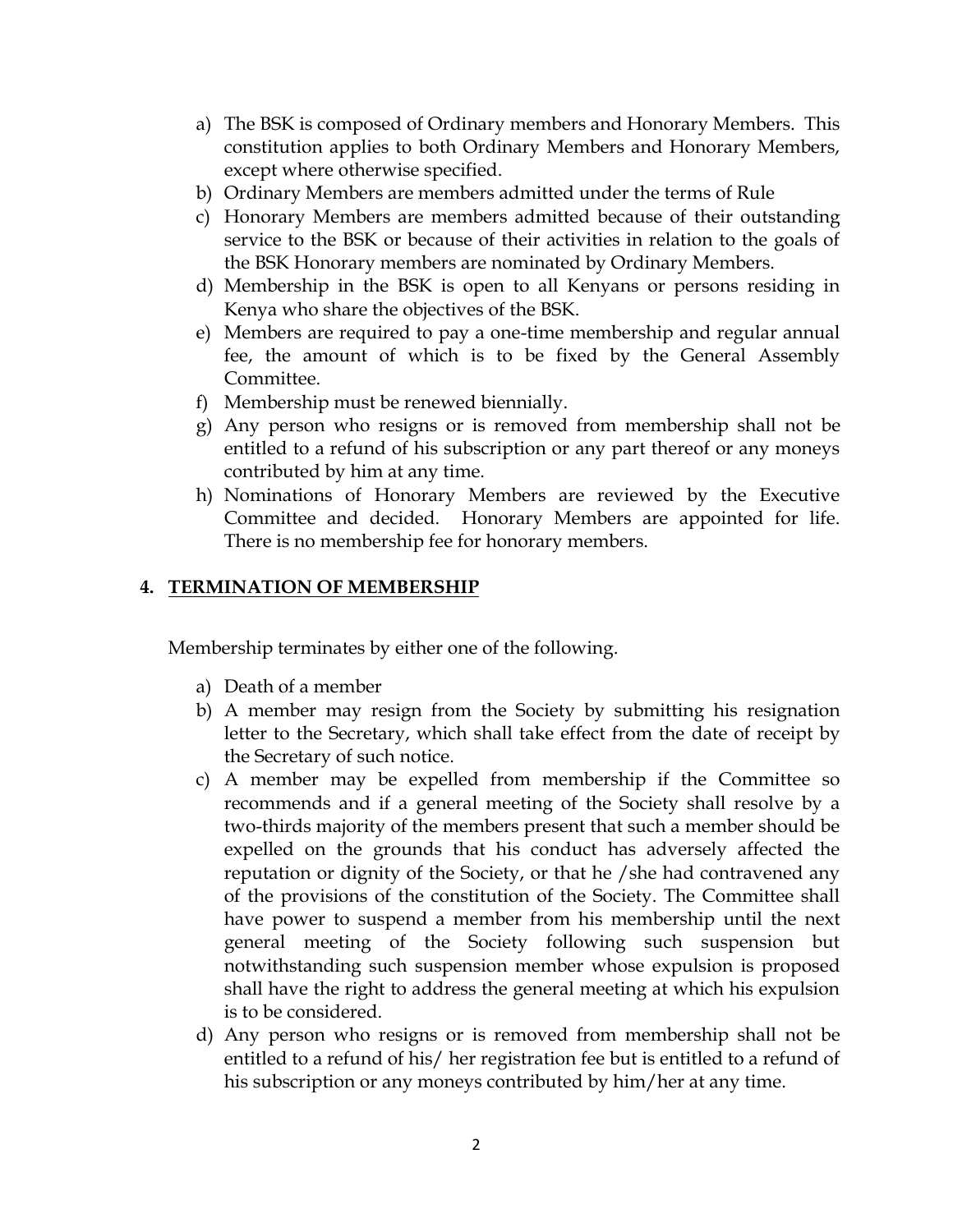e) Any member who falls into arrears with his/her annual subscription for more than 12 months shall automatically cease to be a member of the Society and his/her name shall be struck off the register of members. The Committee may, however, at its discretion reinstate such a member on payment of the total amount of subscription outstanding.

#### **5. OFFICE BEARERS**

- a) The office bearers of the Society shall be:
	- i. Chairman
	- ii. The vice Chairman
	- iii. The Secretary
	- iv. The Treasurer
	- v. Education Officer
	- vi. Communications Officer

The office bearers shall be fully paid up members of the Society and shall be elected at the annual general meeting to be held each year. (See also rule 7(b) below).

- b) The officers are elected from among the Ordinary members participating in the General Assembly. The officers are elected for a period of four years. The election is organized by the Secretary and may take place by acclamation, a show of hands, or a secret ballot. For the election of the first Executive Committee, the Chairman, Secretary, Communications Officer, and five members are elected for a period of two years. In all future elections these officers are elected for a period of four years – allowing that every two years approximately half of the Executive Committee resigns following elections at the General Assembly.
- c) During the General Assembly, held every two years, the positions of Executive Committee members that have served for a period of four years are opened for election. Ordinary members may nominate persons for the positions opening on the Executive Committee. All Ordinary Members may vote in the election of the members of the Executive Committee. Officers whose terms are up may be elected to the same or a different office. A member may not hold the same office for more than two consecutive terms
- d) Any office bearer who ceases to be a member of the Society shall automatically cease to be an office bearer thereof.
- e) Office bearers may be removed from office in the same way as is laid down for the expulsion of members in rules 4 (c) and vacancies thus created shall be filled by persons elected at the general meeting resolving expulsion.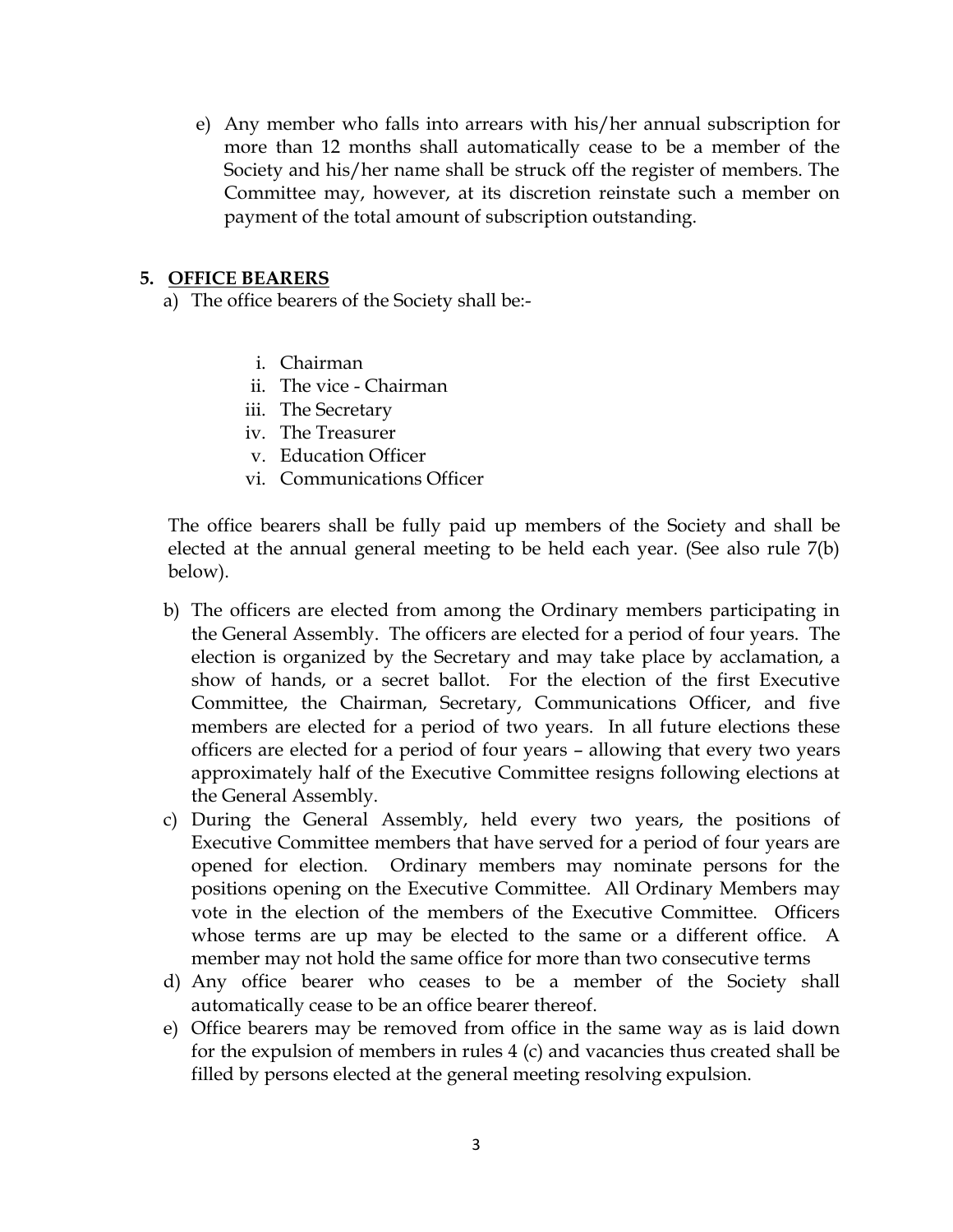#### **6. DUTIES OF OFFICE BEARERS**

- a) **The Chairperson** is responsible for chairing the General Assembly, for signing all official or legal documents that bind the BSK.
- b) **The Vice-Chairperson** assists the Chairperson in the latter's responsibilities and acts in the absence of the Chairperson where the absence is due to illness or unforeseen circumstances.
- c) **The Secretary** is responsible for membership, for facilitating communication between the Executive Committee and the members, and among members, producing an annual report for the General Assembly, for the practical organization of the General Assembly and other functions the Chairperson may delegate any of these responsibilities to another member of the Executive Committee or to another member of the BSK.
- d) **The Treasurer** is responsible for the accounts of the BSK. The Treasurer manages BSK funds under the direction of the Chairperson, maintains a full and accurate account of all incomes and expenses, receipts and disbursements. The Treasurer will deposit all monies and valuable effects in the name of the BSK in such banks and/or depositories as designated by the Executive Committee. The Treasurer will be a joint signatory to the accounts of the BSK together with the Chairperson or other Ordinary Member of the BSK designated by the Chairperson. The treasurer may request the Chairperson to delegate any of these responsibilities to another member of the Executive Committee or to another member of the BSK.
- e) **The Education Officer** is responsible for promoting education and training among members of the BSK and implementing the work plan of the BSK. The Education Officer may request the Chairperson to delegate any of these responsibilities to another member of the Executive Committee or to another member of the BSK.
- f) **The Communications Officer** is responsible for the production and dissemination of the BSK newsletter and any document deemed important for members, in consultation with the Education Officer, Secretary, and Chairperson. The Communications Officer may request the Chairperson to delegate any of these responsibilities to another member of the Executive Committee or to another member of the BSK.

## **7. THE COMMITTEE**

a. In addition to the above officers, there shall be three (3) members in the Executive Committee to be elected by the General Assembly. The Executive Committee shall have gender balance in line with the national practice in the Republic of Kenya.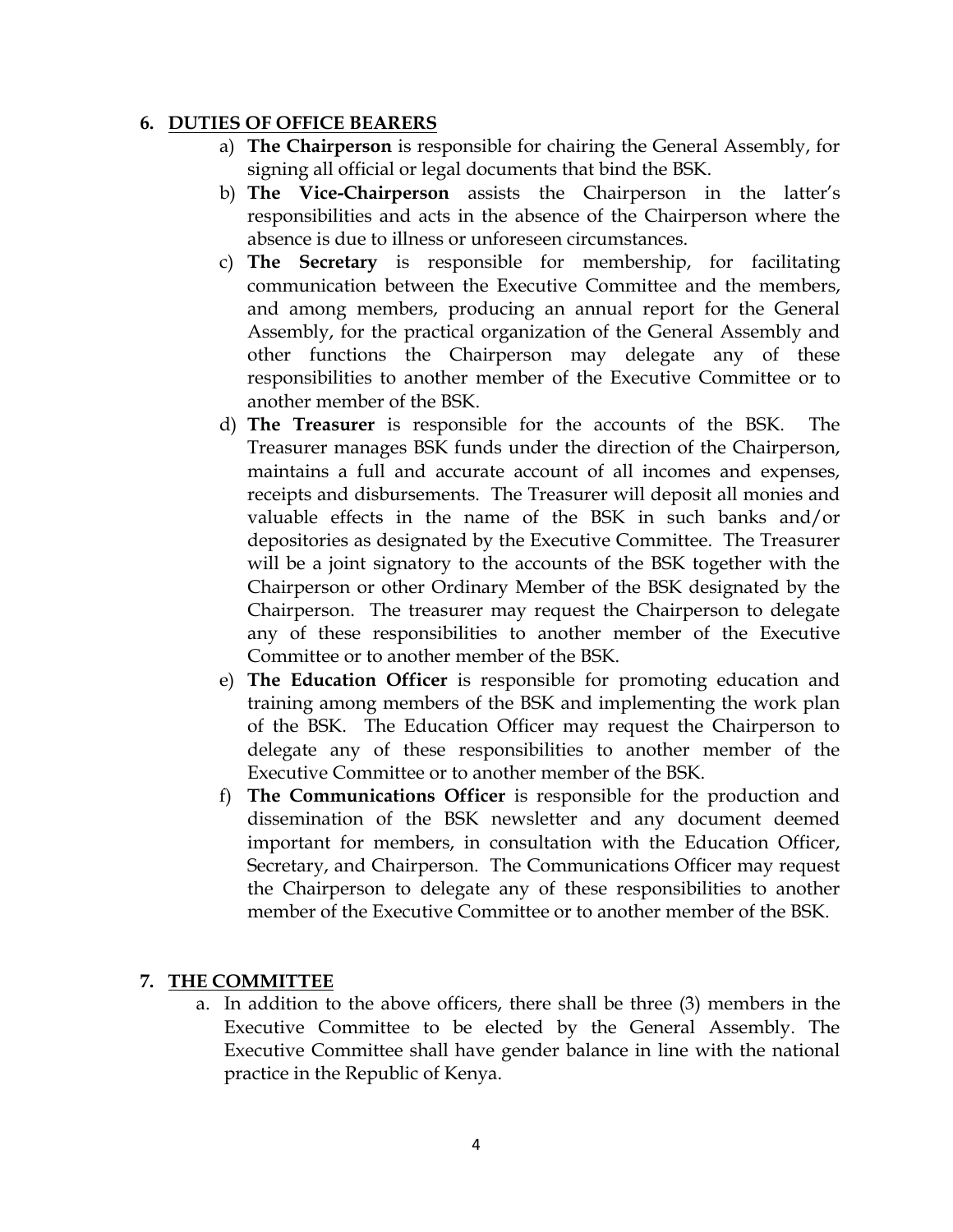- b. In addition to their designated duties, Officers may officially represent the BSK when designated to do so by the Chairperson.
- c. Any casual vacancies for members of the Committee caused by death or resignation caused by death shall be filled by the Committee until the next general meeting of the Society. Vacancies caused by the Committee members removed from office be dealt with as shown in rule (4) (d).

#### 8. **DUTIES OF THE COMMITTEE**

- a) The Executive Committee of BSK shall be charged with organizing the activities of the BSK, raising funds and conducting the day-to-day business of the BSK. It shall render an account of its work in report to the members at each Biennial General Assembly of the BSK.
- b) All moneys disbursed on behalf of the Society shall be authorized by the Committee except as specified in rule 9 (e).
- c) The Committee shall be responsible for the management of the Society and for that purpose may give directions to the office bearers as to the manner in which, within the law, they shall perform their duties. The Committee shall have power to appoint such sub-Committees as it may deem desirable to make reports to the Committee upon which such action shall be taken as seems to the Committee desirable.
- d) The BSK may be represented in meetings locally or in foreign countries by this Chairperson or his/her designate from among the Executive Committee members and by one additional representative.
- e) The quorum for meetings of shall be not less than **five (5)** members.

### **9. FUNDS**

a) The financial means of the BSK consist of membership fees, contributions, gifts, grants, research funding, or other sources of funding, all fund-raising activities are taken under the authority of the Executive Committee.

b) Membership fees are based upon a proposal from the Executive Committee and ratified by members at a General Assembly.

c) All moneys and funds shall be received by and paid to the Treasurer and shall be deposited with him in the name of the Society in any bank or banks approved by the Committee.

d) No payments shall be made out of the bank account without a resolution of the Committee authorizing such payments and all cheques on such bank accounts shall be signed by the Treasurer and two other office bearers of the Society who shall be appointed by the Committee.

e) A sum not exceeding Kshs Twenty Thousand (KES 20,000/=) may be kept by the treasurer for petty disbursement of which proper account shall be kept.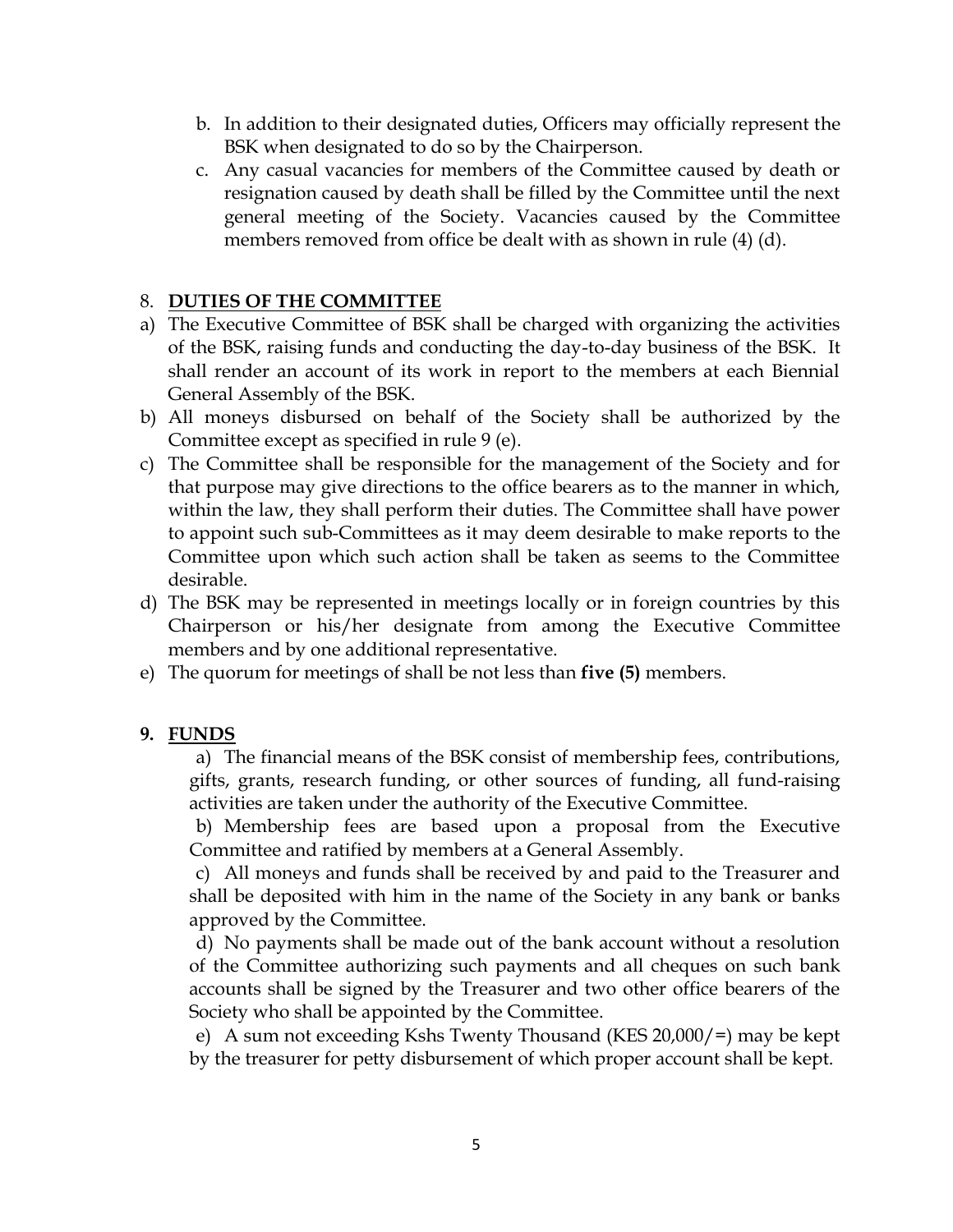f) The Committee shall have power to suspend any office bearer when it has reasonable cause to believe is not properly accounting for any of the funds or property of the Society and shall have power to appoint another person in his place such suspension shall be reported to a general meeting to be convened on a date not later than two month from the date of such suspension and the general meeting shall have full power to decide what further action be taken in the matter.

g) The financial year of the Society shall be from January to December every year.

### **10. GENERAL ASSEMBLY (ANNUAL MEETINGS)**

- *a)* There shall be two classes of general meetings-annual general meetings and special general meetings.
- (a) A General Assembly (Annual Meeting) will be held every year not later than November. Notice in writing of such annual general meeting, accompanied by the annual statement of account (see rule 13 (b) and the agenda for the meeting shall be sent to all members not less than 21 days before the date of the meeting and where practicable, by Press advertisement not less than 14 days before the date of the meeting.
- b) The Executive Committee determines the agenda for the General Assembly. The agenda for any annual general meeting shall consist of the following:
	- i. Confirmation of the minutes of the previous annual general meeting.
	- ii. Consideration of the accounts.
	- iii. Election of office bears and the committee members (and trustees where necessary in accordance with rule 12.
	- iv. Appointment of auditors .
	- v. Appointment of auditor in accordance with rule 13 (a) .
	- vi. Such other matters as the Committee may decide or as to which notice shall have given in writing by a member or members to the Secretary at least four weeks before the date of the meeting.
	- vii. Any other business with the approval of the Chairman
- c) The General Assembly is open to all members of the BSK and to invitees of the Executive Committee.
- d) The Executive Committee may charge a registration fee for the General Assembly. The dates and location are to be communicated to the members at least 30 days in advance of the General Assembly.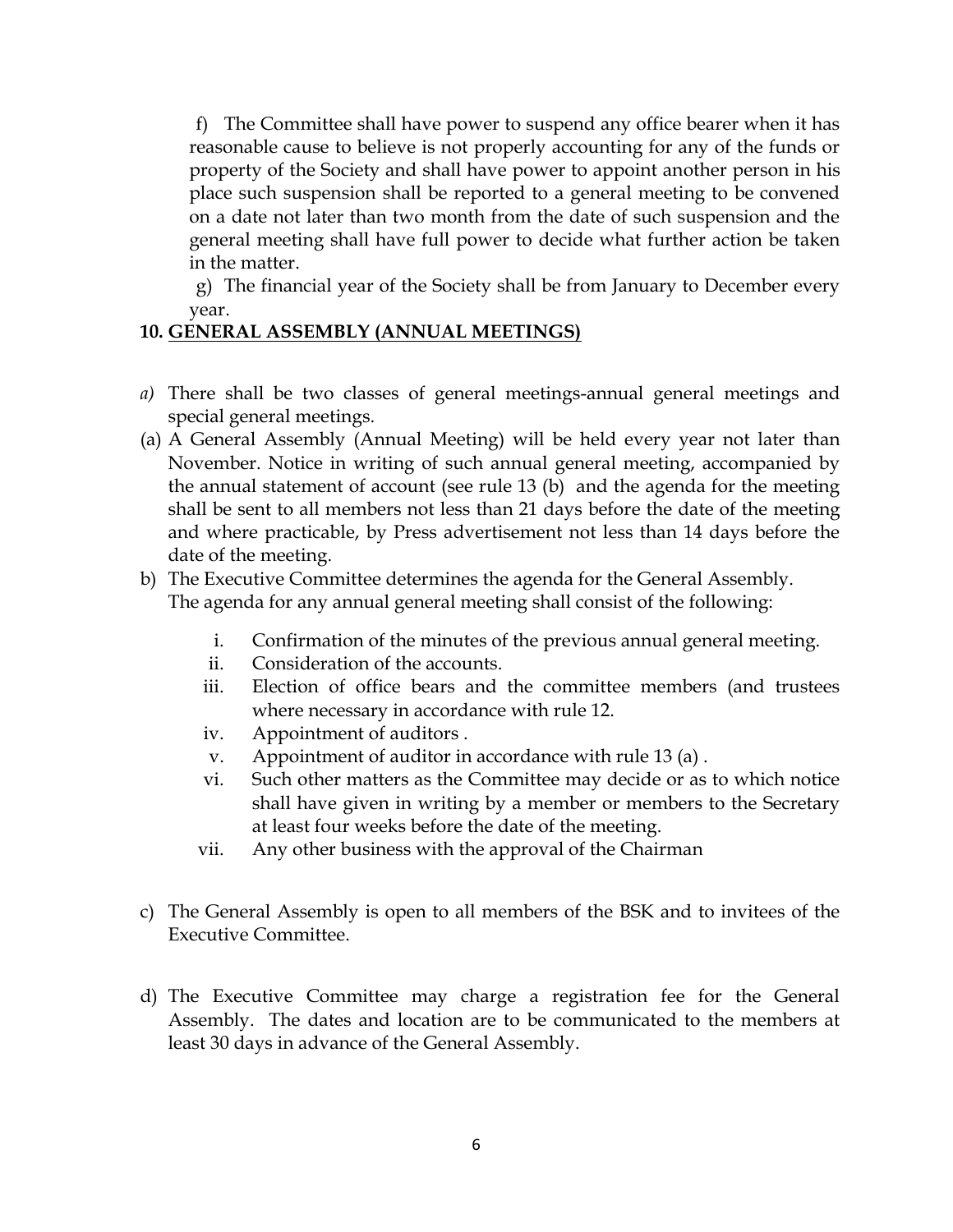- e) The Executive Committee may waive registration fees partly or wholly for individuals attending.
- f) The Executive Committee may decide to call a Special General Assembly at any time to consult the Ordinary Members on specific issues and/or to request one or more amendments to the constitution. A Special General Assembly must be announced 30 days in advance.
- g) Quorum of general meetings shall be not less than **two thirds (2/3**) of the registered members of the society.

## **11. PROCEDURE AT THE MEETINGS**

- a) At the all meetings of the Society the Chairman or in his absence the Chairman, or in the absence of both, a member selected by the meeting shall take the chair.
- b) The Chairman may at his discretion limit the number of persons permitted to speak in favour or against any motion.
- c) Resolutions shall be decided by simple voting by a show of hands in the case of equity of votes the Chairman shall be decided by simple voting by a show of hands in the case of equality of votes, the Chairman shall have a second or casting vote.
- d) Only Ordinary Members may vote in the General Assembly on matters concerning the BSK. Voting may occur through acclamation, through a show of hands, or through secret ballot. When voting by secret ballot and show of hands, a simple majority decides.

### 12. **TRUSTEES**

- a) All, land, buildings and other immovable property and all investment and securities which shall be acquired by the Society shall be vested in the names of not less than 3 trustee who shall be members of the Society and shall be appointed at an annual general meeting for a period of three years. On retirement such trustees shall be eligible for re-election. A general meeting shall have the power to remove any of the trustees and all vacancies occurring by removal, resignation or death, shall be filled at the same or next general meeting.
- b) The trustees shall pay all income received from property vested in the trustee to the treasurer. Any expenditure in respect of such property which in the opinion of the trustee is necessary or desirable shall be reported by the trustees to the Committee which shall authorize expenditure of such money as it think fit.

## **13. AUDITOR**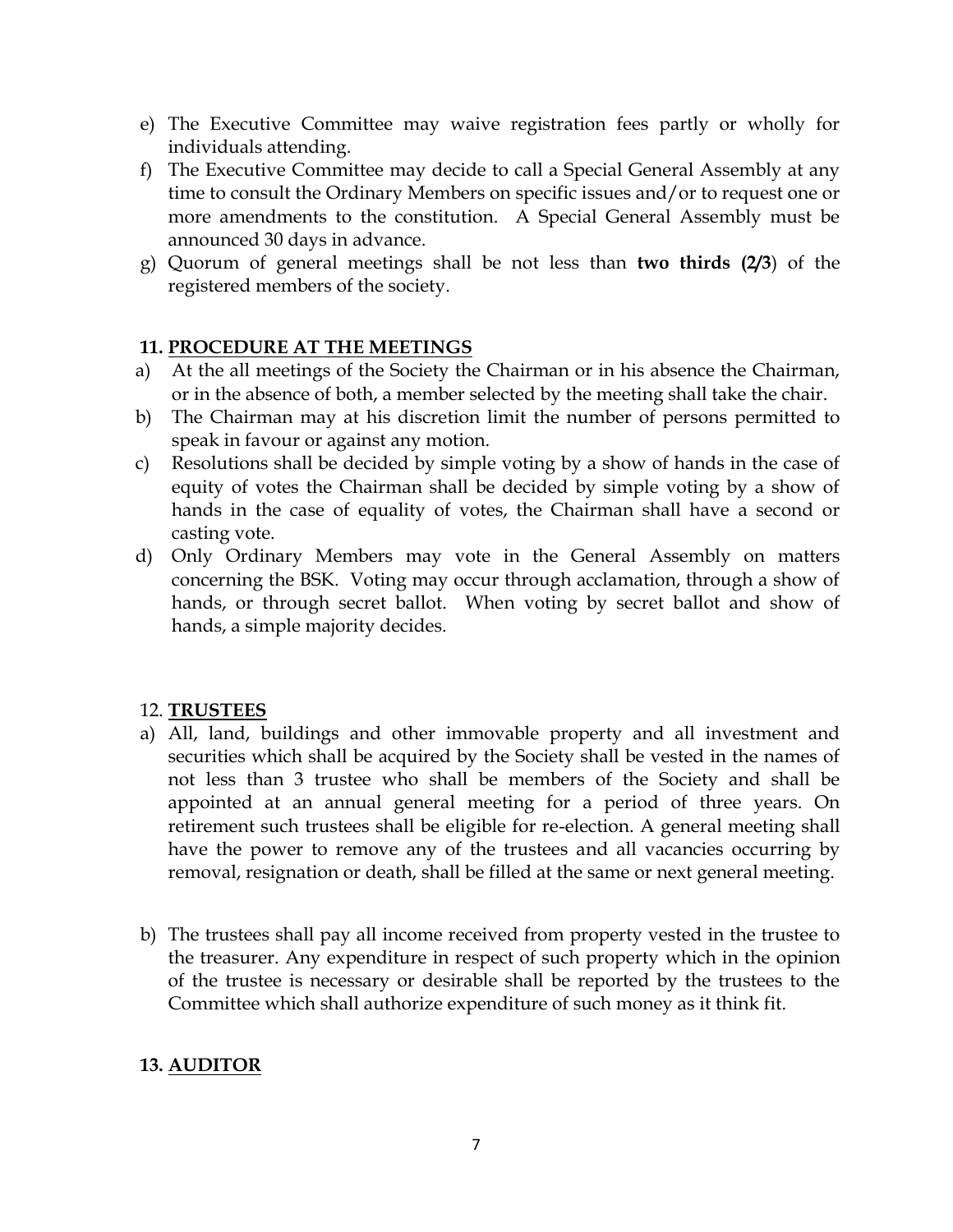- a) An auditor shall be appointed for the following year by annual general meeting. All the Societies accounts records and documents shall be opened to the inspection of the Auditor at any time. The treasurer shall produce an account of his receipts and payments and a statement of assets and liability made up to date which shall not be less than six weeks and not more than three months before the date of Annual General meeting. The Auditor shall examine such annual account and statements and either clarify that they are correct, duly vouched and in accordance with the Law or report to the Society in what respect they are found to be incorrect, untouched or not in accordance with the law.
- b) A copy of the Auditors report on the accounts and statements together with such accounts and statements shall be furnished to all members at the same time as the notice convening the annual general meeting is set out. An Auditor may be paid such honorarium for his duties as may be resolved by the Annual General Meeting appointing him.
- c) No Auditor shall be an office bearer or a member of the Committee of the Society.

### **14. DISSOLUTION OF BSK**

- a) The BSK shall not be dissolved except by a resolution passed at a General Assembly in which two-thirds of members present vote for its dissolution.
- b) The BSK is officially dissolved if for two consecutive General Assemblies less than 10 members are present.
- c) In the event of dissolution of the Association, its net credit and assets shall be distributed exclusively to not-for-profit research, educational or charitable organizations in Kenya.
- d) Provided, however that no dissolution shall be effected without prior permission of the registrar, obtained upon application to him made in writing and signed by three office bearers.

#### **15. AMENDMENTS TO THE CONSTITUTION**

- a) The Constitution of the BSK may be amended only in a General Assembly where a quorum of 50% + 1 or more of the Ordinary Members is present. A two-thirds majority of those voting is required to amend the constitution.
- b) Amendments, however, cannot be implemented without prior consent in writing of the registrar of societies, obtained upon application to him made in writing and signed by three of office bearers.